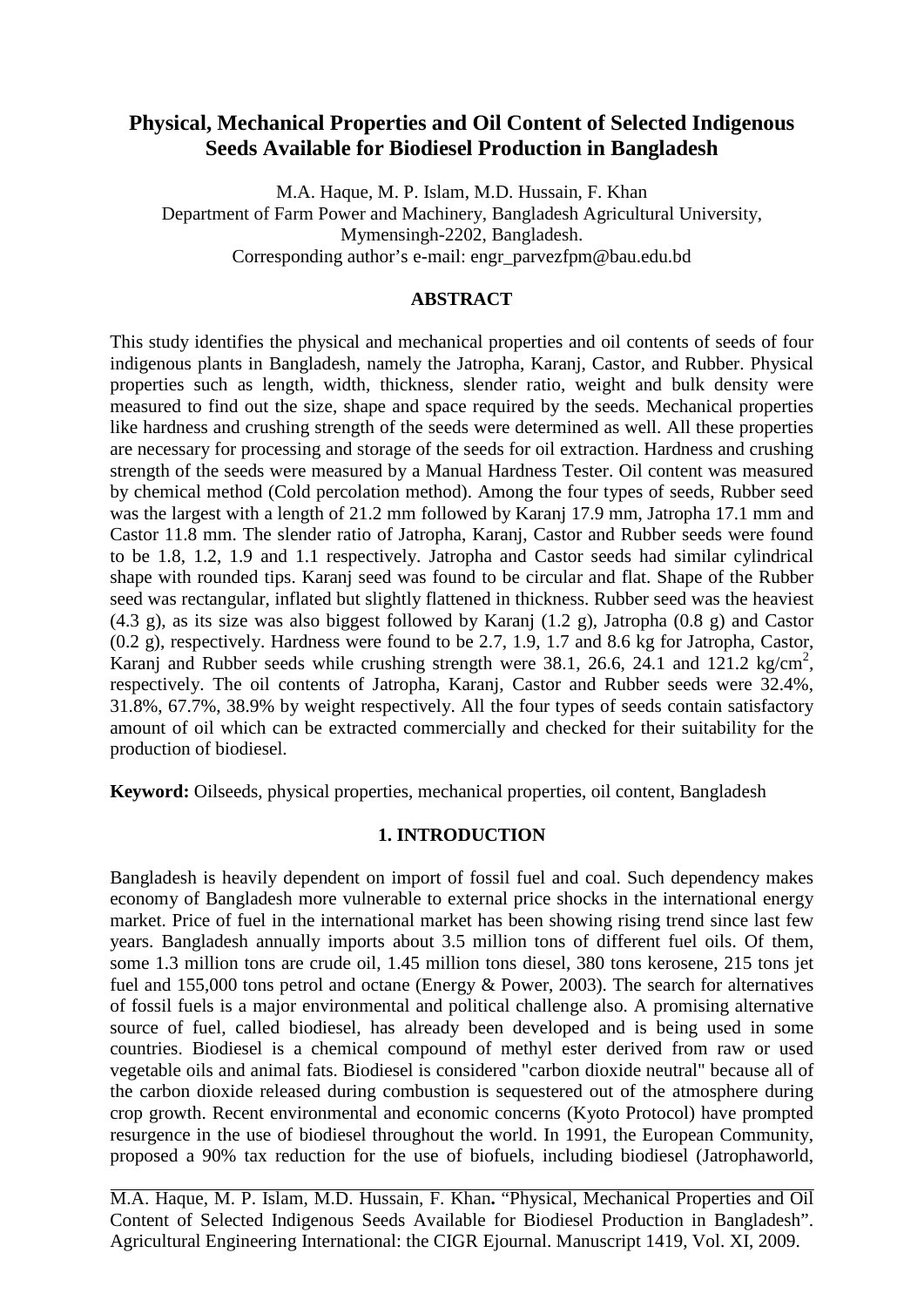2004). The superior lubricating properties of biodiesel increases functional engine efficiency. Their higher flash point makes it safer to store. The biodiesel molecules are simple hydrocarbon chains, containing no sulfur, or aromatic substances associated with fossil fuels. They contain higher amount of oxygen (up to 10%) that ensures more complete combustion of hydrocarbons (Global Farmer, 2009).

Biodiesel almost completely eliminates lifecycle of carbon dioxide emissions. When compared with petro-diesel it reduces about half of the emission of particulate matter, unburned hydrocarbons, and carbon monoxide; most part of the polycyclic aromatic hydrocarbons and entire sulphates on an average (Du *et al.*, 2004). Lower emission of sulphur dioxide, soot, carbon monoxide, hydrocarbons, polyaromatic hydrocarbons, and aromatics are noted. NOx emissions from biodiesel are reported to range between plus or minus 10% as compared with petro-diesel depending on engine combustion characteristics (Tick *et al.,* 1999). Biodiesel can be mixed with petroleum-based diesel in any proportion (Khan *et al,*  2000). Biodiesel blends can be used in most compression-ignition (diesel) engines with little or no modifications.

For a truly renewable source of fuel, crops or other similar agricultural sources would have to be considered. Every year Bangladesh needs to import fuel from other countries and even now due to the shortage of the agricultural lands she needs to import food items from abroad. But, there are some native plants which grow well in the fallow lands and also can play a major role for getting the non-edible oil which could be possible to convert biodiesel or directly used as a source of alternative fossil fuel in Bangladesh. This can save the country's hardly earned foreign currency. Some of the well-known non-edible oil seed producing plants are Jatropha (*Jatropha curcas*), Karanj (*Pongamia pinnata*), Castor (*Ricinus communis*), Rubber (*Hevea barasiliensis*) seeds. India, Indonesia, Malaysia and China are already producing biodiesel successfully from *Jatropha curcus* and oil palm. These oils could be potential sources of biodiesel since the poor people in the rural areas use these for direct burning. There are many other indigenous plant seeds available in Bangladesh and these should be investigate for there potentiality to produce oil. In this context, the study was carried out with the following objectives:

i) To study the physical and mechanical properties of some selected indigenous seeds.

ii) To determine the oil content of these seeds.

# **2. METERIALS AND METHODS**

The physical, mechanical properties and the oil content of the following selected indigenous seeds (Table 1 and Figure 1) were measured.

| <u>twoit it milleting total will beltinity invitite of the better willet.</u> |                                            |                     |  |  |  |  |  |
|-------------------------------------------------------------------------------|--------------------------------------------|---------------------|--|--|--|--|--|
| English name                                                                  | Local name                                 | Scientific name     |  |  |  |  |  |
| a. Jatropha                                                                   | Sada mander, Jamal gota, Arenda, Ratan jot | Jatropha curcas     |  |  |  |  |  |
| b. Karanj                                                                     | Karanja                                    | Pongamia pinnata    |  |  |  |  |  |
| c. Castor                                                                     | Veranda, Venna                             | Ricinus communis    |  |  |  |  |  |
| d. Rubber                                                                     | Rubber                                     | Hevea barasiliensis |  |  |  |  |  |

Table 1. English, local and scientific name of the seeds under study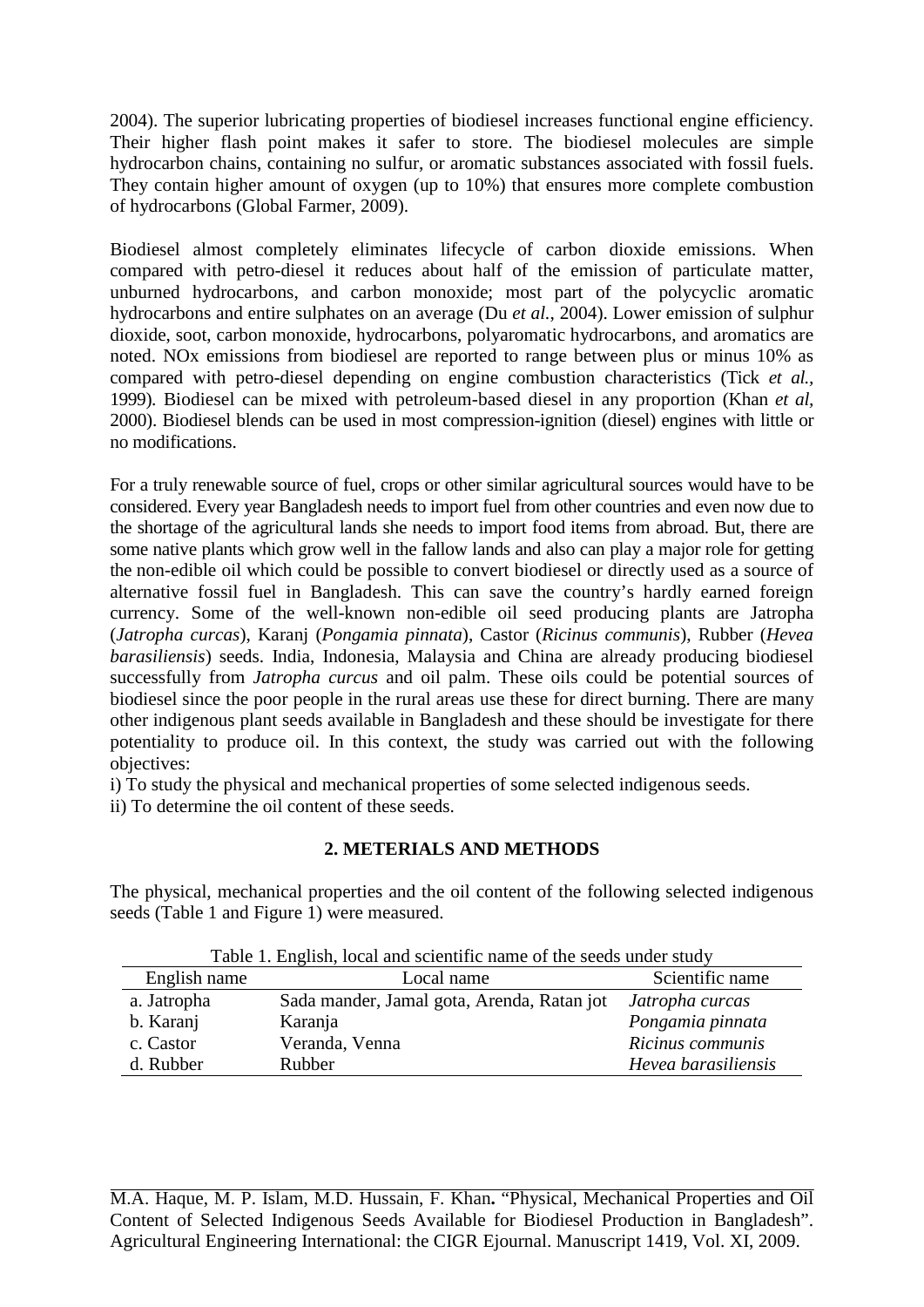

### **2.1 Physical properties**

Size, shape, weight, density, volume are some of the physical characteristics which are important in many problems associated with design of a specific machine or analysis of the behavior of the products. Size (length & width), weight, bulk density and moisture content of the seeds (Figure 1) were measured at the Processing Lab of the Department of Farm Power & Machinery, Bangladesh Agricultural University. The weight of the selected seeds (20 seeds from each type) were measured by a digital balance (TC-203, Denver Instrument Company, USA, with a readability of 0.001 g) and the average values were tabulated with standard deviation. The sizes (length and width) of the seeds were measured by a slide calipers and the bulk densities were measured by using a measuring cylinder (1000 ml) (Figure 2) and a digital balance as follows:

*Bulk density*, 
$$
(g / cc) = \frac{Weight \ of \ the \ sample}{Volume \ of \ the \ sample}
$$
 (1)

Moisture content (MC) of the seeds was determined by oven dry method at  $105^{\circ}$  C for 24 hours. The moisture content was calculated in dry basis as follows:

$$
MC(\% d.b.) = \frac{Weight\ of\ water\ in\ the\ sample}{Weight\ of\ bone\ dry\ matter}
$$
 (2)

#### **2.2 Mechanical Properties**

The seed hardness was measured at BRRI (Bangladesh Rice Research Institute) by using a manually operated hardness tester (Kiya Seisakusho Ltd. Tokyo, Japan) (Figure 2). The seeds were loaded flat under the indenter which moved vertically. When the seed started to crack then the reading of the tester was observed. There were two load indicators: the black one turned due to pressure and went back to "zero" when the seed broke and the red one remained still after breaking the seed indicating the breaking load or seed hardness. It is expressed as kg force applied. The crushing strength was calculated with respect to the projected area of the indenter used. The diameter of the indenter was 3 mm.

*Crushing strength,* 
$$
(kg/cm^2)
$$
 =  $\frac{Weight\ required\ cracking\ the\ seed}{Projected\ area\ of\ seed\ under\ load}$  (3)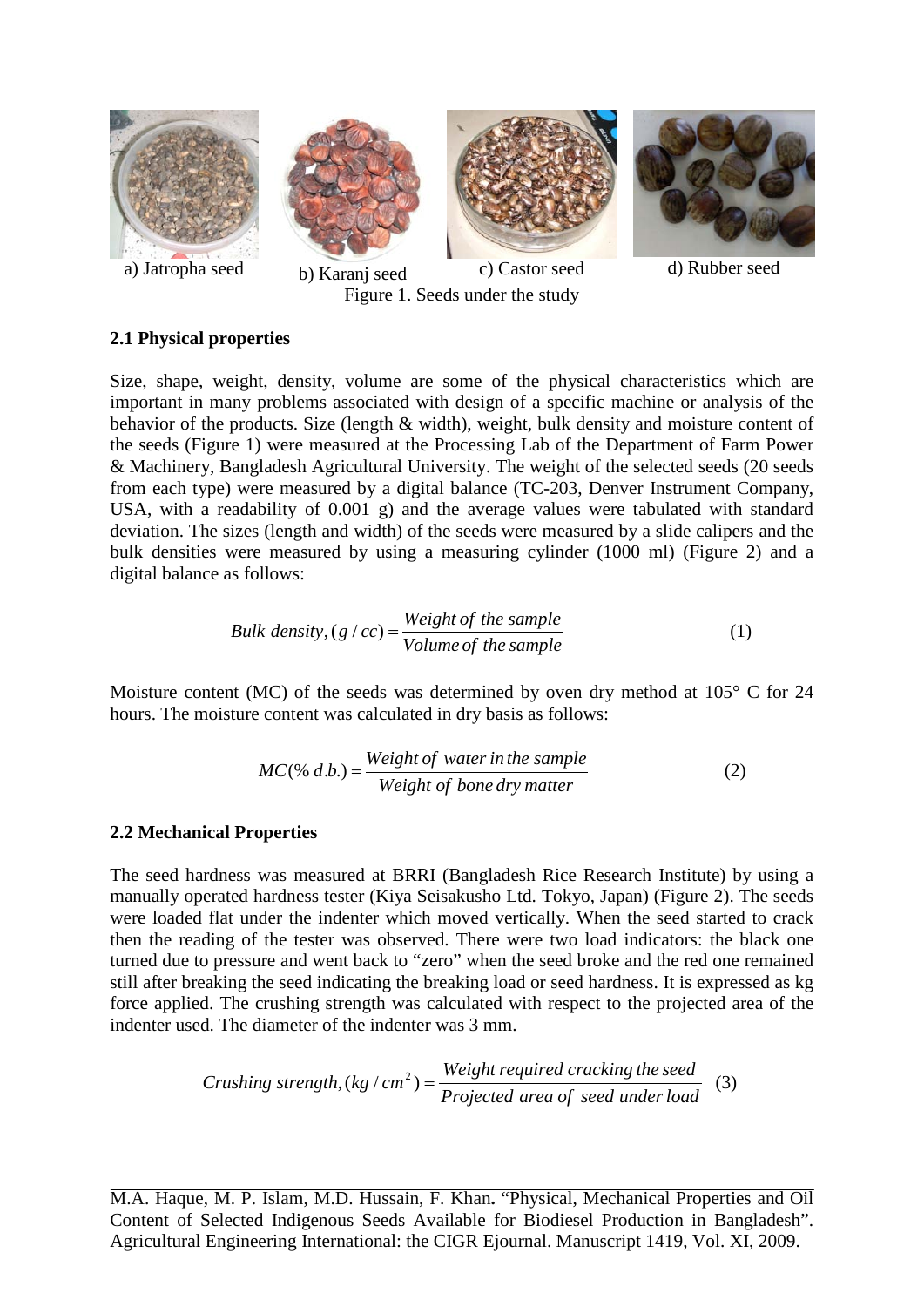

Figure 2. Measurement of the seed bulk density (left) and hardness (right)

# **2.3 Oil Extraction**

Oil can be extracted from the seeds by applying heat, solvents or by pressure. Extraction by heat is not used commercially for vegetable oils. The oil from seeds can be extracted by three different methods. These are mechanical extraction using a screw press, solvent extraction and cold percolation method.

In this study the oil percentage of the seeds was estimated (Figure 3) by cold percolation method (Gravimetric method) in laboratory (Kartha *et al.,* 1957). The word cold in this context means no heat was applied and extraction occurs at room temperature. The applied method is described below.



Figure 3. Oil extraction by the cold percolation method

# **2.3.1 Preparation of Seeds**

Matured seeds were collected from ripe fruits and were sun dried. They were decorticated manually. To prepare the seeds for oil extraction, they should be solar heated for several hours or roasted for 10 minutes. The seeds should not be overheated. The process breaks down the cells containing the oil. The heat also liquefies the oil, improves the extraction process.

# **2.3.2 Equipment and Chemicals Used**

Agate mortar and pestle, percolator and sintered glass funnel, shaking machine, 20 ml air tight plastic bottle, 100 ml beaker, sand bath, Mattler electronic balance, Sodium sulphate  $(Na<sub>2</sub>SO<sub>4</sub>)$ , Carbon tetrachloride  $(CCl<sub>4</sub>)$  and finely crushed glass powder .

## **2.3.3 Procedure**

0.3g of seed powder with 2g of glass powder and  $Na<sub>2</sub>SO<sub>4</sub>$  was taken into a mortar. The mixture was grinded to a fine stage. Then 10 ml of  $CCl<sub>4</sub>$  was put into the mortar to make a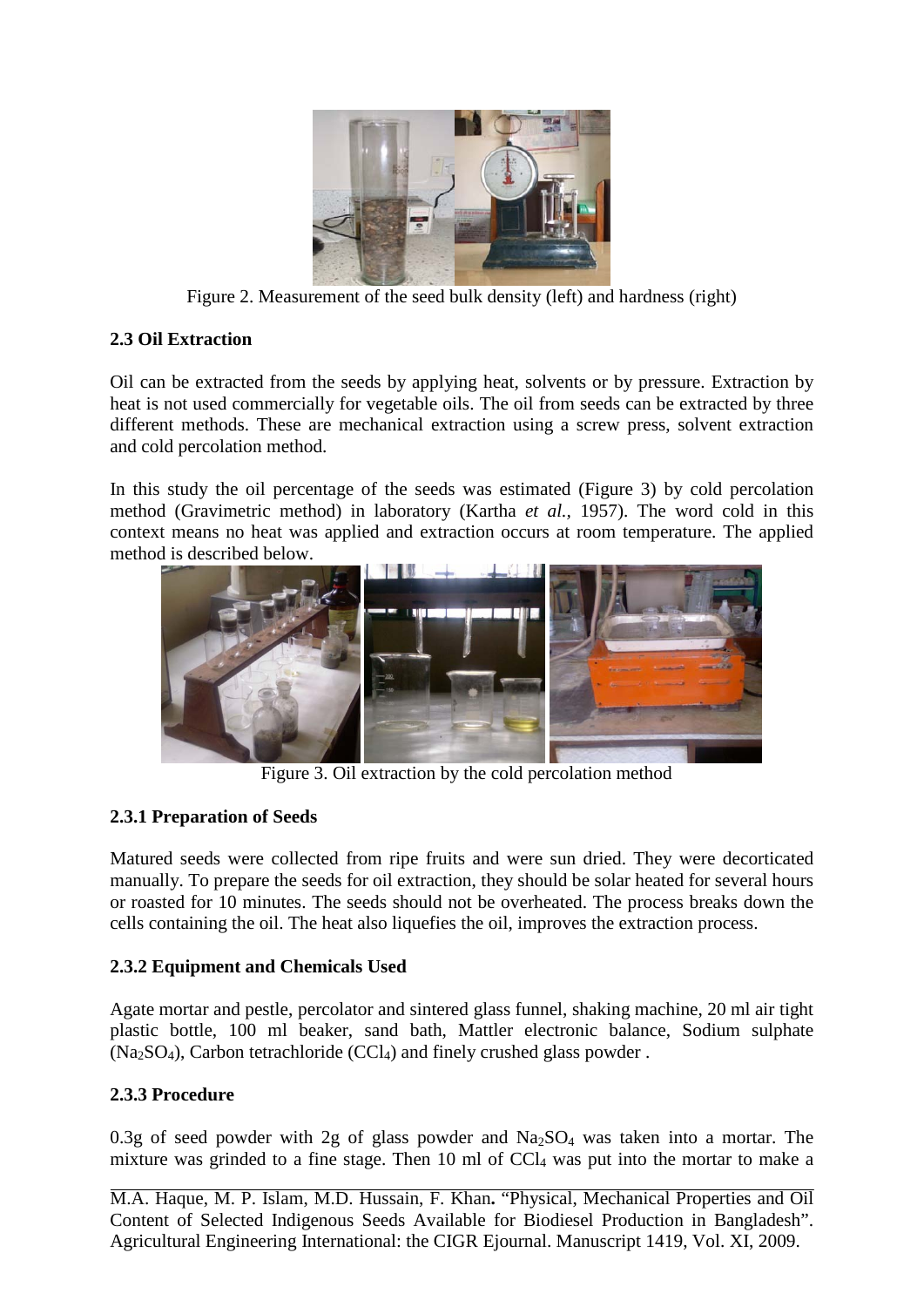solution. The solution was then taken in a 20 ml vial. The volume of the solution was made 20 ml by adding CCl4. The vial was shaken over night by using a shaker. The solution was then filtered with the help of sintered glass funnel and percolator. The filtrate was collected in a pre weighted beaker with two glass ball. The beaker containing filtrate (oil  $+ CCI<sub>4</sub>$ ) with two glass balls were placed on a sand bath for evaporation of  $CCl<sub>4</sub>$ . Evaporation was done at 60-70° C in a sand drier. After the evaporation the beaker containing oil was kept in desiccators for cooling. Finally the beaker with oil and glass ball was weighed accurately.

### **2.3.4 Calculation of Oil Content**

The percentage of oil was calculated from the Equation 4.

% of oil = 
$$
\frac{(w_2 - w_1) \times 100}{w}
$$
 (4)

Where,  $w =$  weight of sample,  $w_1 =$  weight of the beaker with glass ball,  $w_2 =$  weight of the beaker with glass ball and oil,  $w_2 - w_1$  = weight of oil.

### **3. RESULTS AND DISCUSSION**

#### **3.1 Physical properties of the seeds**

Physical properties i.e. physical dimensions, slender ratio, weight, bulk density of the seeds of Jatropha, Karanj, Castor and Rubber at a moisture content range of 9-14% (dry basis) are detailed in Table 2.

| Table 2. The physical properties of Jatropha, Karanj, Castor and Rubber seeds |         |                                             |       |      |         |                             |            |  |  |
|-------------------------------------------------------------------------------|---------|---------------------------------------------|-------|------|---------|-----------------------------|------------|--|--|
| Sample                                                                        |         | Weight of Av. length, Av. width, Thickness, |       |      | Slender | Bulk                        | Av. $MC$ % |  |  |
| type                                                                          | seed, g | $L, \, mm$                                  | W, mm | mm   |         | ratio (L/W) density, $g/cc$ | d.b.       |  |  |
| Jatropha                                                                      | 0.8     | 17.1                                        | 9.6   | 8.2  | 1.8     | 0.3                         | 9.1        |  |  |
| Karanj                                                                        | 1.2     | 17.9                                        | 14.4  | 6.3  | 1.2     | 0.6                         | 10.9       |  |  |
| Castor                                                                        | 0.2     | 11.8                                        | 6.3   | 4.1  | 1.9     | 0.8                         | 10.1       |  |  |
| Rubber                                                                        | 43      | 21.5                                        | 18.8  | 17.3 |         | 0.3                         | 14.2       |  |  |

Table 2. The physical properties of Jatropha, Karanj, Castor and Rubber seeds

Jatropha seed was much larger than Castor seed although both the seeds were of similar shape with a slender ratio of 1.8 and 1.9, respectively having a cylindrical shape with rounded tips. Karanj seed was flattened with a circular shape having a slender ratio of 1.2. Rubber seed was the largest among the four types of seeds under study. Its shape was rectangular with rounded tips and slightly flattened thickness having a slender ratio of 1.1. Bulk density of Karanj and Castor seed were found to be around 0.6 g/cc while Jatropha and Rubber seeds showed the lower bulk densities of 0.3 g/cc and 0.3 g/cc respectively because they had hollow space between the endosperm and the outer hard shell. Moreover, endosperm of these two types of seeds was found to be spongy.

### **3.2 Mechanical properties of the seeds**

Hardness and crushing strength of the dry seeds are shown in Fig.4. Moisture content of the seeds was in the range of 9-14% (w.b.). It is evident from the figure that the Rubber seed had the highest hardness value (8.6 kg). This is because it had a thick and hard shell covering the endosperm. Karanj and Castor seeds had the lowest hardness among the four types of seeds. Both these seeds had a similar hardness value around 1.8 kg. The reason was most part of the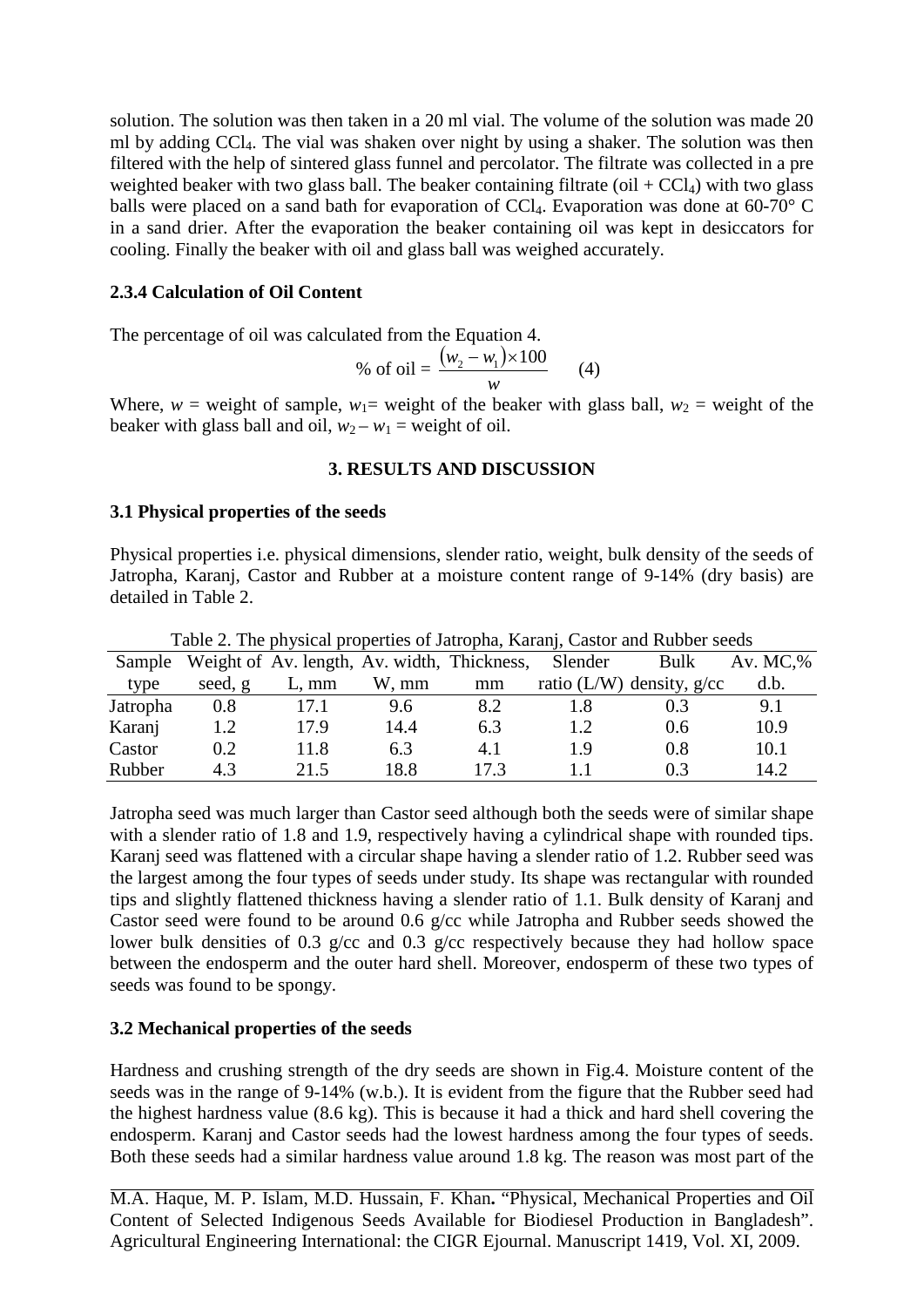seeds was soft endosperm covered by a comparatively soft shell. Jatropha seed showed a relatively higher hardness (2.7 kg) than those of the Castor (1.9 kg) and Karanj (1.7 kg) seeds. Although Jatropha and Castor seeds had the similar shape and nature, hardness of Jatropha seed was higher because of its comparatively hard outer shell. Crushing strength of rubber seeds were found to be 121.1 kg/cm<sup>2</sup> followed by Jatropha seed (38.1 kg/cm<sup>2</sup>), Castor seed (26.5 kg/cm<sup>2</sup>) and Karanj seed (24 kg/cm<sup>2</sup>) respectively. Rubber seed required much higher load to crack than other three types of seeds.



Figure 4. Hardness and crushing strength of the seeds

# **3.3 Oil content and cake yield of the seeds**

Figure 5 shows the average percentage of oil and cake obtained from the seeds. The figure indicates that Castor seed had much higher oil content (67.7%) followed by Rubber seed, Jatropha seed and Karanj seed respectively. The oil content of Rubber seed was found to be 38.9% while the oil content of Jatropha seed and Karanj seed was similar (32.4% and 31.8%, respectively). All the four types of seeds contain satisfactory amount of oil (based on the proposition by Armstrong,1991; Edward *et al.*, 1994; Foidl *et al.*,1996 and Svelele,2009) for commercial extraction which can be checked for their suitability for the production of biodiesel.Yield of cake from the seeds were 68.8%, 67.6%, 61.3% and 32.3% for Karanj, Jatropha, Rubber and Castor seeds respectively just in reverse order of the oil contents of the seeds.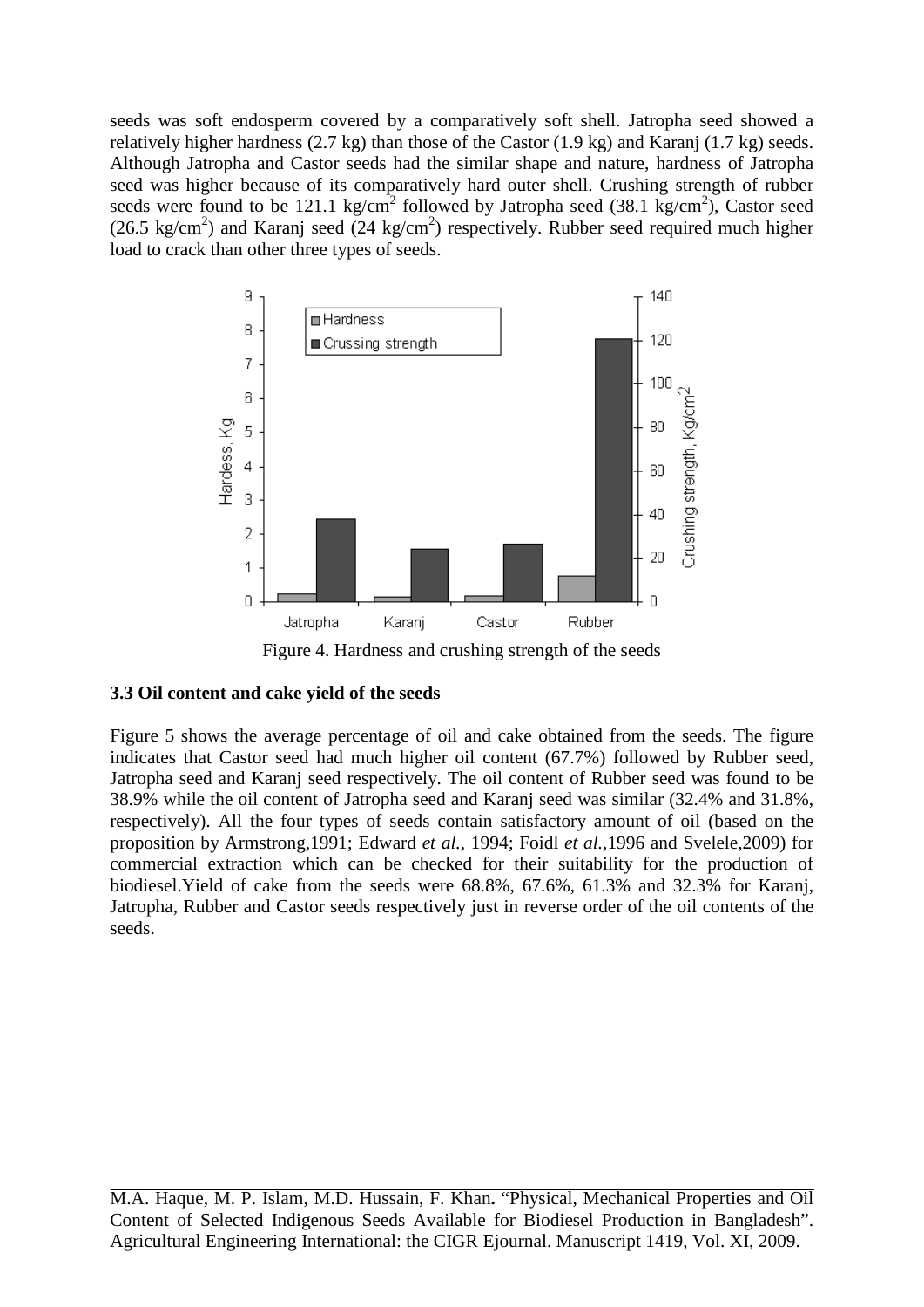

Figure 5. Oil content and cake yield of the seeds

#### **4. CONCLUSIONS**

Investigations were made into some basic properties of four different types of seeds obtained from indigenous trees available in Bangladesh such as Jatropha, Karanj, Castor and Rubber useful for the design of processing and extraction system of oil from them. Oil content of these seeds were also determined to check their suitability for commercial extraction. Information on the physical properties (weight, length, width, bulk density and moisture content), and mechanical properties (hardness, crushing strength) of the seeds were recorded. Physical and mechanical properties of the seeds will also help to modify the existing mechanical oil expeller used for Brassica. Among the four types of seeds, Rubber seed was the largest in dimension with a length of 21.2 mm followed by Karanj 17.9 mm, Jatropha 17.1 mm and Castor 11.8 mm. The slender ratio of Jatropha, Karanj, Castor and Rubber seeds were found to be 1.8, 1.2, 1.9 and 1.1 respectively. Jatropha and Castor seeds had similar cylindrical shape with rounded tips. Karanj seed was found to be circular and flat. Shape of Rubber seed was rectangular, inflated but slightly flattened thickness. Rubber seed was the heaviest (4.3 g), as its size was also biggest followed by Karanj (1.2 g), Jatropha (0.8 g) and Castor (0.2 g), respectively. Rubber seeds showed the highest hardness (8.6 kg) followed by Jatropha (2.6 kg), Castor (1.9 kg) and Karanj (1.7 kg) respectively. Crushing strength was found to be 121.2, 38.1, 26.6 and 24.1 kg/cm<sup>2</sup> for Rubber, Jatropha, Castor and Karanj seeds respectively. Castor seed yielded the highest amount of oil (67.7%) followed by Rubber (38.9%), Jatropha (32.4%) and Karanj (31.8%) respectively. All the four types of seeds have sufficient percentage of oil content which can be extracted commercially. These oils could be potential sources of biodiesel since the rural poor use these for direct burning. However, chemical properties of these oils should be investigated to check their suitability for transesterification. The percentages of cake obtained from the seeds were 67.6%, 68.8%, 32.3% and 61.0% for Jatropha, Karanj Castor and Rubber seeds, respectively.

#### **5. REFERENCES**

- Armstrong, W.P. 1999. The Castor Bean A Plant Named After A Tick From. Available: http://waynesword.palomar.edu/plmar99.htm#intro, accessed  $25<sup>th</sup>$  June 2007.
- Du, W., Xu, Y., Liu, D. and J. Zeng. 2004. Comparative study on lipase-catalyze transformation of soybean oil for biodiesel production with different acylacceptors. Journal of molecular catalysis B: enzymatic. 30: 125-129.

M.A. Haque, M. P. Islam, M.D. Hussain, F. Khan**.** "Physical, Mechanical Properties and Oil Content of Selected Indigenous Seeds Available for Biodiesel Production in Bangladesh". Agricultural Engineering International: the CIGR Ejournal. Manuscript 1419, Vol. XI, 2009.